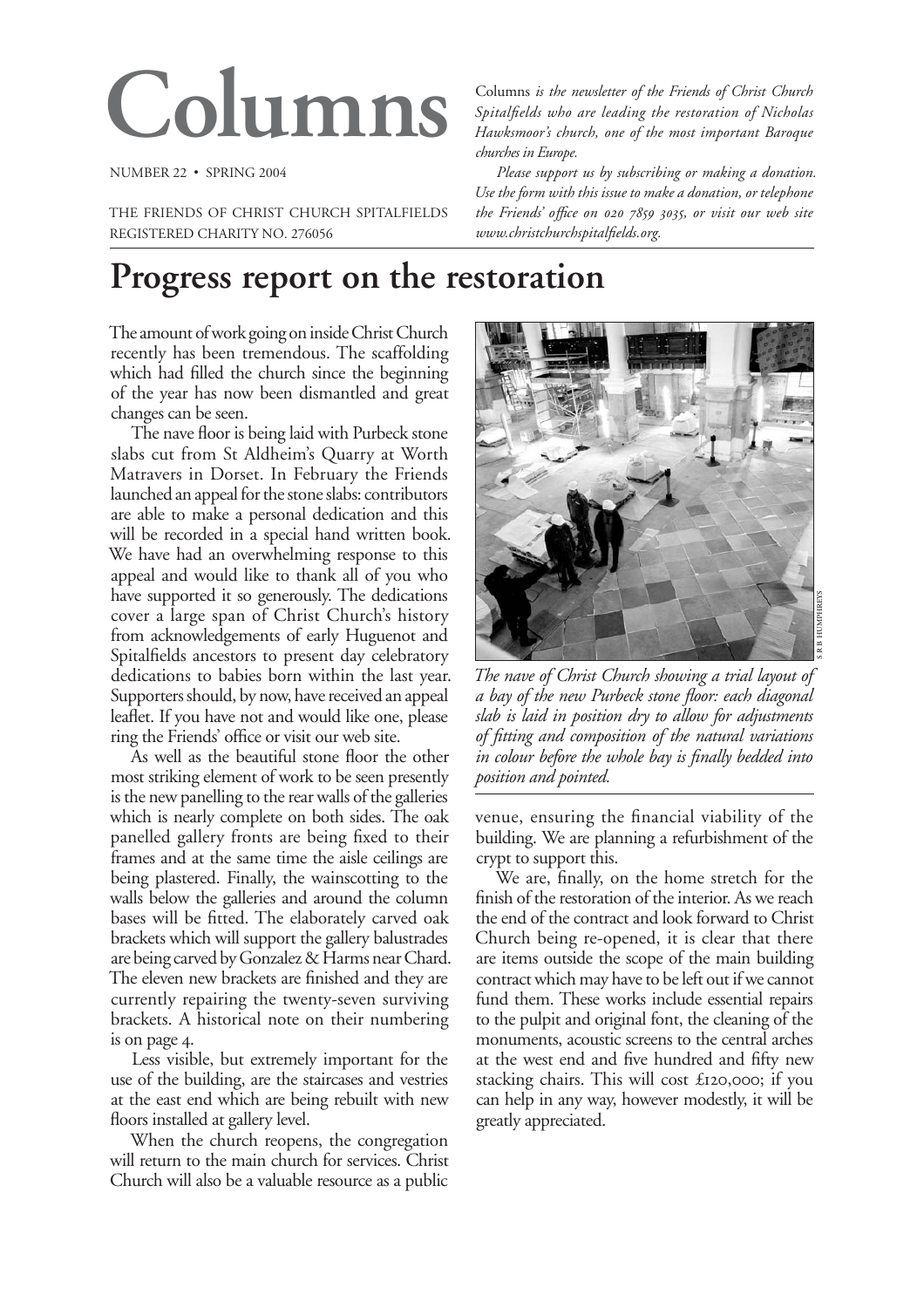#### In Memory of Eric C. Elstob

The response to Eric's request for donations in his memory to be given to the restoration of Christ Church has been considerable. We are very grateful to those people who have made gifts in his memory and we are hoping to identify a fitting part of the church to dedicate to him.

The Friends arranged to ring the bells of Spitalfields on the day of Eric Elstob's memorial service on 5 February 2004. They rang Grandsire Triples for nearly an hour.

Grandsire Triples is a much loved arrangement for seven bells with the eighth bell (called the tenor) tolling behind as all the other bells exchange places with each other, literally 'ringing the changes'. The bells were half-muffled giving a wonderful echo effect as every other strike of the bells was subdued by the leather muffles tied round the bells' clappers.

Mysteriously, half way through the ringing, the muffle on the tenor broke causing the bell to ring out loud and clear at every stroke. It was like Eric's booming voice telling us he was listening too.

The ringers were: I Janet Drake, 2 Christine Stafford, 3 Pauline Dingley, 4 Philip Vracas, 5 Debbie Malin, 6 Mark Harris, 7 Alan Regin (conductor), 8 Glyn Williams.

#### Dates for your diary

#### **London Open House**

#### Saturday 18 September 2004

Having been closed to the public for nearly two years, Christ Church will once again be participating in London Open House weekend and will be open on the Saturday from 10.00 am  $-$  5.00 pm. (Please note we will not be open on Sunday.) This will be one of the first opportunities to see Christ Church re-opened and restored. We look forward to many of our supporters coming to visit.

#### Hawksmoor London Churches Bus tour Saturday 25 September 2004

This is an opportunity to see all six of Hawksmoor's London churches in a day, including the newly restored Christ Church, and to have an expert guide to explain their history and significance.

Please visit the web site or contact the Friends' office for further details and booking form.

### Buy a chair for Christ Church

A wide variety of events will be held at the re-opened Christ Church, from services to concerts and lectures, all requiring different seating arrangements. We have followed the example of St Paul's, Salisbury and Ely Cathedrals and has chosen the Howe 40/4 stacking chair.

The chairs work well with the architecture, are comfortable, durable and readily portable and will serve the needs of the building. They stack up to forty high and are stored on trolleys, so they are the ideal choice for a large space which sometimes needs lots of chairs and sometimes needs none.

What you can do to help  $-$  your support is vital: we need 550 chairs; each chair costs £160. Please buy a chair and, if you wish, make a special dedication. You may choose, for example, to commemorate a special person or celebrate a family event. Instead of plaques on individual chairs, donors will be recorded in a specially commissioned handwritten book commemorating the restoration.

You may not feel able to donate a whole chair; however any donation is welcome and will help us to reach our goal. Please contact the Friends' office or visit our website for further details.

We are very grateful for the generous support of all donors.

## Fill the gap – the Christ Church floor appeal

We have had a wonderful response to this appeal and have, to date, raised over £20,000 in donations from individuals. Together with tax relief from the Inland Revenue Gift Aid scheme and Lottery Funding this will be amplified to provide £100,000 worth of paving stones. We have acknowledged all donations individually and donors have had the opportunity to make a dedication for their paving stone in a specially commissioned handwritten book which will commemorate the restoration. We would like to thank you warmly  $-$  it has made a real difference!

The appeal is still running and if you would like to pay for a stone and make a dedication, please contact the Friends' office or visit our website.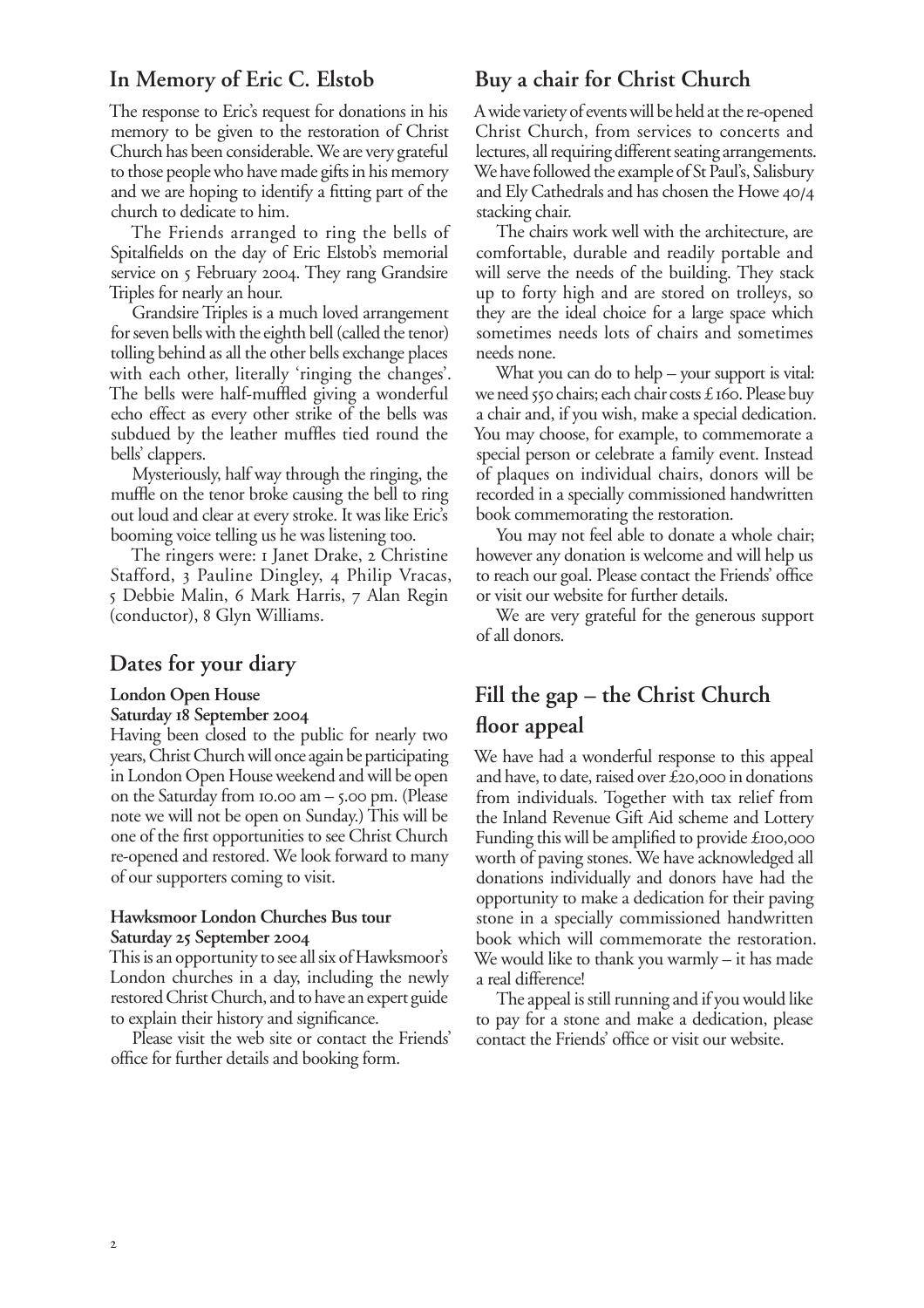## Thank you

The campaign to restore Christ Church relies on the support of many people. The Friends would like to thank law firm Ashursts for generously providing an office; for printing this edition of columns and other printed material.

Thank you to our volunteers who come and help both in the office and at special events. We are particularly grateful to Gill Hernon, Fiona Ligonnet and Christopher Woodward who provide reliable and regular back up in the office throughout the year.

## Back up support

The Friends Office is run with a small number of staff in order to keep our overhead costs to a minimum. If you would like to get involved with the Friends in a practical way, and you could spare a few hours of your time, why not come and help us?

#### **Volunteers**

We are looking for volunteers for help during office hours – particularly to help with the mailings. We also need people to help at our special events.

#### London Open House Weekend

is coming up soon and Christ Church will be open for this event on Saturday 18 September 2004. We anticipate that Christ Church will attract much interest and we will need many helpers.

One of the benefits of being a helper for this event is that you are entitled to a special London Open House Volunteer's pass which enables you to bypass the queues at other buildings.

Please contact the Friends' office if you are interested.

#### Postage

If you or your business could help with postage facilities this would help greatly with our mailings.

Please contact the Friends office: 020 7859 3035.

## **Recent Gifts**

The Friends are grateful to the many individuals and organisations who are giving with such generosity to the Restoration Appeal. We value donations large and small.

In addition to those who have given to the floor appeal, those who have made donations in memory of Eric and those who prefer to remain anonymous, we would like to thank the following for their recent donations.

We would also like to take this opportunity to thank publicly all those who give to the restoration by standing order, thereby saving us paperwork.

## Gifts of £100 and over Anonymous

Mr John Clay Mr Ralph Cunningham Mr J E Dallas Mr James Gibb Mr Neil Iosson Mr D A Pears Mrs J M Roberts Mr Andrew Soundy Ms Thelma D Stollar Mr & Mrs S Summerson Rev. Andrew Walker Mr & Mrs A P Williams W & E Harris Charitable Trust

Gifts of £200 and over Sir Peter Cazalet Mr Geoffrey Collens Mrs Pauline Pinder Mr & Mrs P R Smith Worshipful Company of Basketmakers' Charitable Trust

> Gifts of £500 and over Mr George Josselyn Lesley David Trust Spitalfields Society

Gifts of £1000 and over Mr Peter Stormonth Darling Trusthouse Charitable Foundation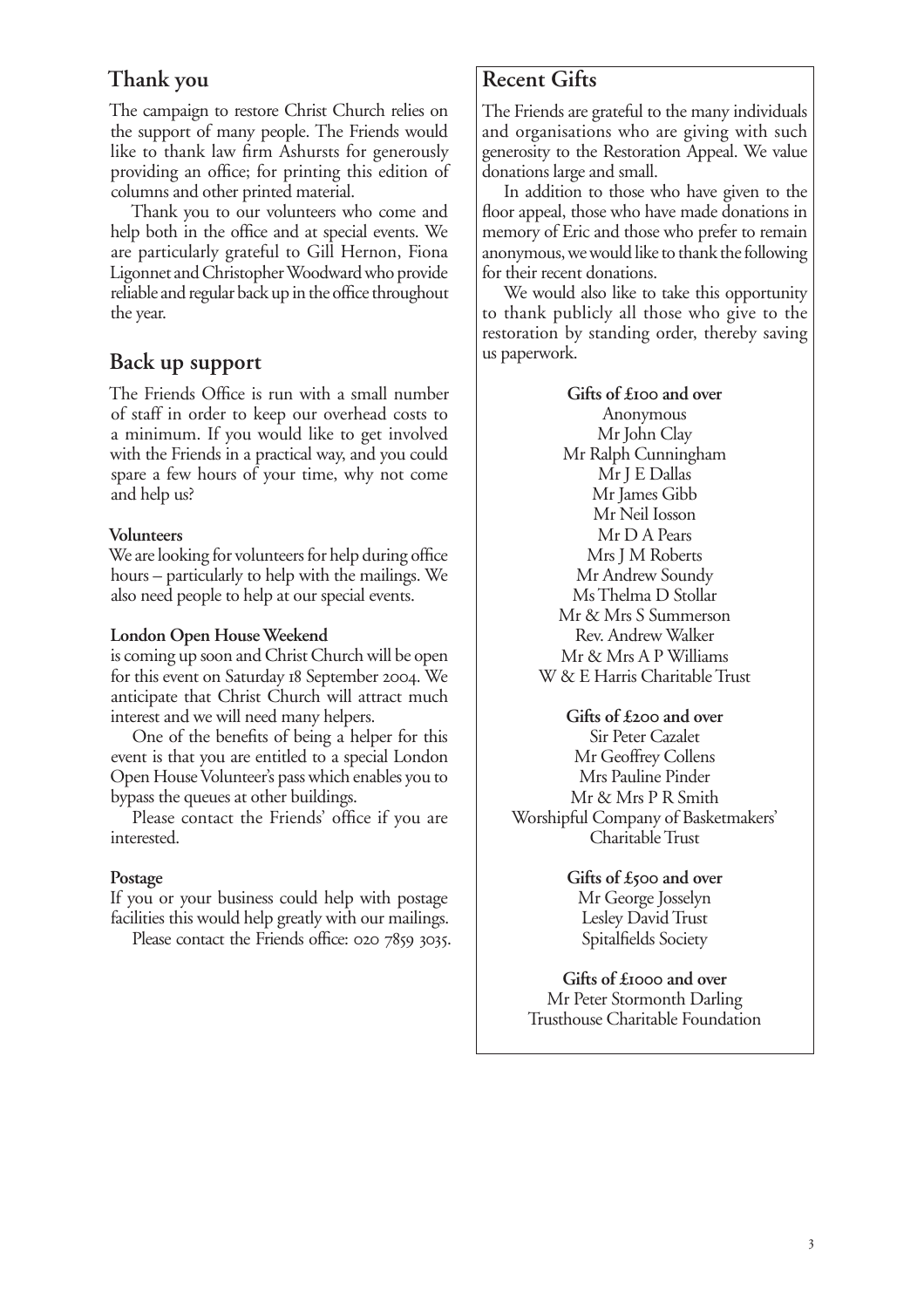## Personal Column

The Friends are pleased to announce that there is a new incumbent at Christ Church Spitalfields. Andy Rider together with his wife Carol and their family moved into the Rectory at No.2 Fournier Street in November last year. He has been licensed by the Bishop of Stepney as Priest-in-Charge. We warmly welcome his arrival and wish him well in a time of great change and exciting prospects at Christ Church. Columns invited him to provide this short biography.

Andy grew up in Sussex, during his school days he captained the rugby team, sang in the choir and was a key member of both the swimming and athletics squads. He left school at seventeen to work as a lifeguard at the local swimming pool. At the age of nineteen Andy became a Christian, and shortly afterwards began to follow God's call upon his life; first as a psychiatric nurse, then working for Barnardos in a children's home before training for ministry in the Church of England. Since ordination Andy has worked in churches in the Medway towns and central London, he has also been chaplain to a Special Care baby unit and the New London Theatre.

Andy, with his wife Carol and their three children moved to Spitalfields last November from the West End where he had been on the staff of All Souls Langham Place as the 'Clubhouse Vicar' for the last ten years. Whilst leading the Clubhouse Andy and the youth work team launched one of the first Christian mentoring schemes in the country working with teenagers at risk of social exclusion. He also oversaw a building refurbishment programme for which he did a sponsored parachute jump!

Alongside his work at Christ Church Andy has involvement with a couple of charities working with ex offenders and the homeless, in his spare time he enjoys cooking, gardening, travelling and going to the cinema. He did not wildly enjoy training for the London Marathon which he ran this year (in 5 hours and 17 minutes) to raise money for a Christian counselling service.



At Gonzalez & Harms' workshop near Chard, Somerset, the eleven new carved brackets are finished and await delivery to Christ Church.

## The curious numbering of the carved brackets for Christ Church

As regular supporters and readers of *Columns* are aware, very few of the original drawings and plans for Christ Church have survived. Much of the evidence for the restoration of the church has been painstakingly pieced together by close examination of the original accounts, the restoration in 1822 and physical evidence from the building itself. Over the years curiosities have arisen some which eventually become clear and others which remain still to be solved. One such which the reader might find interesting has arisen over the brackets to the galleries.

In the original accounts the carvers' and joiners' accounts tally. In the joiners' accounts there are reported forty-two brackets glued and fitted for the carver. When work started on the restoration of Christ Church it was noticed that the brackets had Roman numerals stamped on the back of them. Red Mason, architect for the restoration, recently assembled a complete list. There is evidence of every number up to 38 (although curiously no evidence of number 13) but there is no evidence of numbers  $39-42$ .

Supported by the<br>Heritage Lottery Fund



Published by the Friends of Christ Church Spitalfields Registered Charity No 276056 Christ Church, Fournier Street, London EI 6QE Telephone 020 7859 3035 friends@christchurchspitalfields.org www.christchurchspitalfields.org